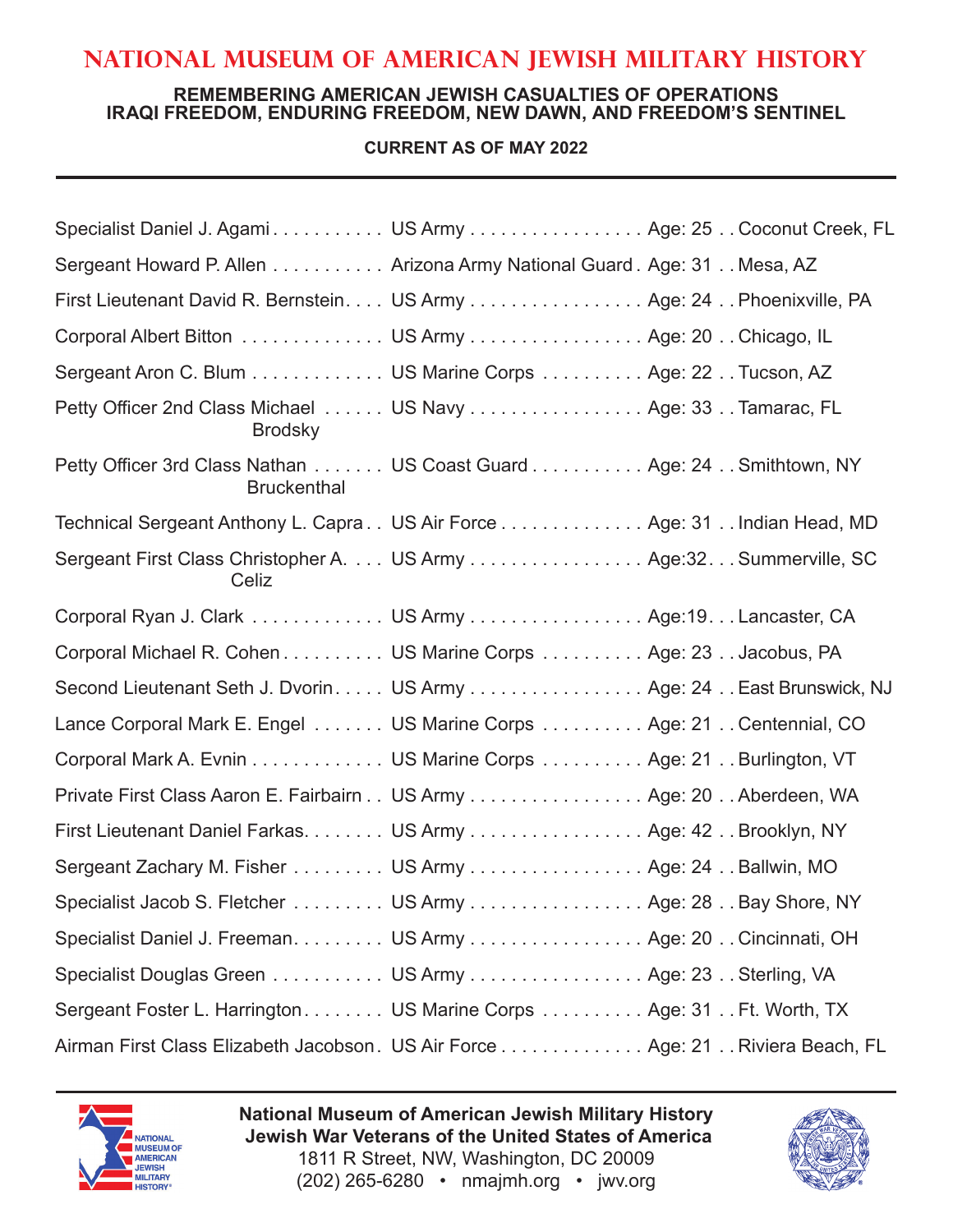# **National Museum of American Jewish Military History**

#### **REMEMBERING AMERICAN JEWISH CASUALTIES OF OPERATIONS IRAQI FREEDOM, ENDURING FREEDOM, NEW DAWN, AND FREEDOM'S SENTINEL**

## **CURRENT AS OF MAY 2022**

| Lance Corporal Jeremy M. Kane. US Marine Corps Age: 22 Cherry Hill, NJ           |  |           |
|----------------------------------------------------------------------------------|--|-----------|
| Petty Officer 2nd Class (SEAL) US Navy Age: 22 Gillette, NJ<br>Matthew G. Kantor |  |           |
| First Lieutenant Nathan M. Krissoff US Marine Corps  Age: 25 Reno, NV            |  |           |
| Staff Sergeant James M. Malachowski . US Marine Corps Age: 25 Westminster, MD    |  |           |
| Private First Class Gebrah P. Noonan. . US Army Age: 26 Watertown, CT            |  |           |
| Specialist Levi E. Nuncio. US Army Age: 24 Harrisonburg, VA                      |  |           |
| Corporal Michael Oremus US Army Age: 21 Highland, NY                             |  |           |
| Staff Sergeant Robert J. Paul US Army Reserve Age: 43 The Dalles, OR             |  |           |
| Major Mark E. Rosenberg US Army Age: 32 Miami Lakes, FL                          |  |           |
| Corporal Dustin H. Schrage. US Marine Corps Age: 20 Indian Harbor                |  | Beach, FL |
| First Lieutenant Roslyn L. Schulte US Air Force Age: 25. St. Louis, MO           |  |           |
| Captain Joseph W. Schultz US Army Age: 36 Port Angeles, WA                       |  |           |
| Captain Robert M. Secher US Marine Corps  Age: 33. Germantown, TN                |  |           |
| Specialist Marc S. Seiden US Army Age: 26 Brigantine, NJ                         |  |           |
| Airman First Class Matthew R. Seidler . US Air Force Age: 24 Westminster, MD     |  |           |
| Staff Sergeant Michael B. Shackelford . US Army Age: 25 Grand Junction, CO       |  |           |
| Private First Class Steven Shapiro US Army Age: 29 Hidden Valley                 |  | Lake, CA  |
| Sergeant Alan D. Sherman US Marine Corps Reserve Age: 36 Brick, NJ               |  |           |
| Chief Warrant Officer 2 Joshua US Army Age: 35 Fort Riley, KS<br>Silverman       |  |           |
| Captain Benjamin A. Sklaver. US Army Age: 32 Medford, MA                         |  |           |
| Chief Warrant Officer 3 Eric A. Smith US Army Age: 41 Rochester, NY              |  |           |



**National Museum of American Jewish Military History Jewish War Veterans of the United States of America** 1811 R Street, NW, Washington, DC 20009 (202) 265-6280 • nmajmh.org • jwv.org